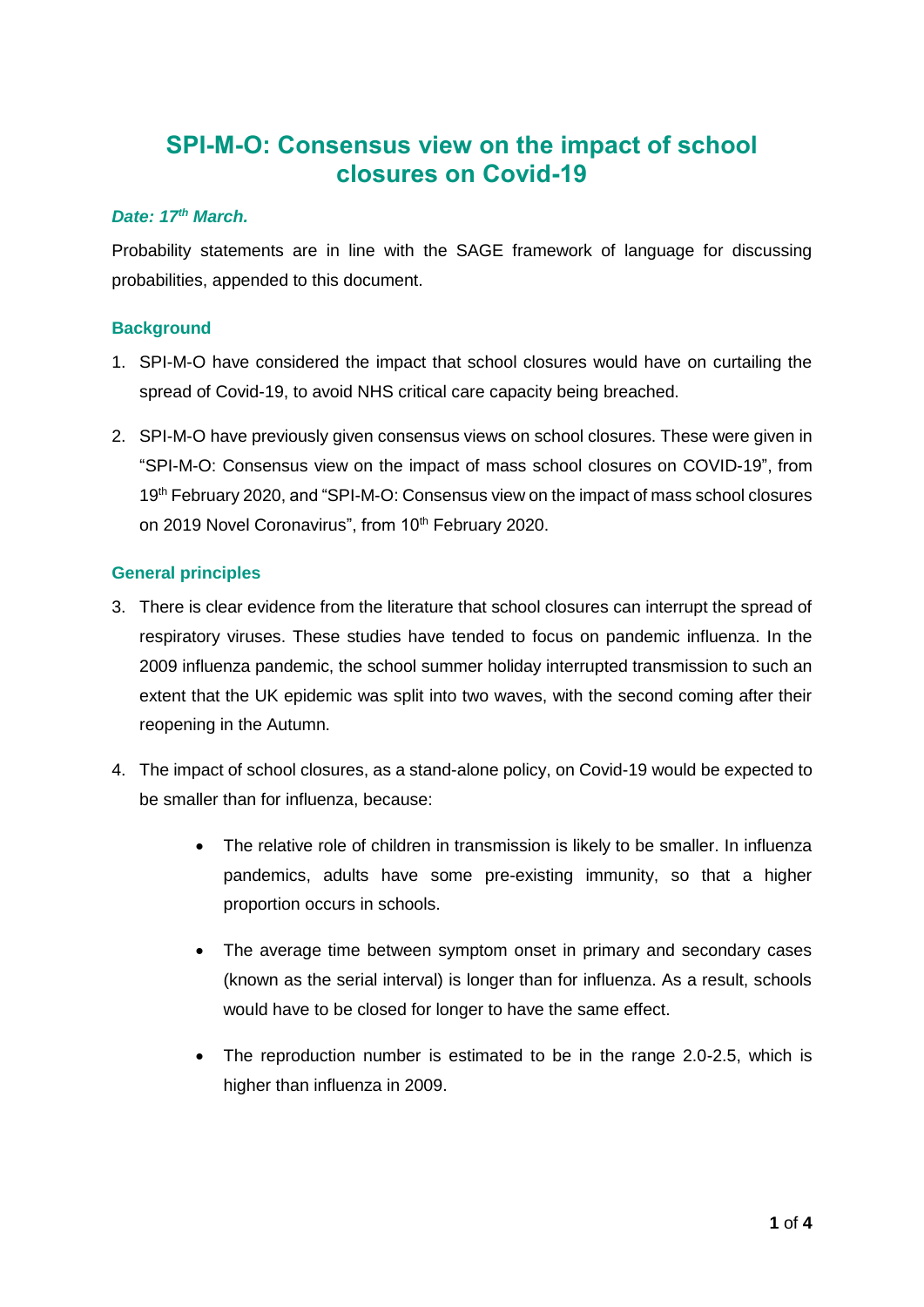SPI-M-O consensus view on the impact of mass school closures on COVID-19, 17<sup>th</sup> March 2020

#### **Assessment of the role of children in the transmission of Covid-19**

5. There is still a great deal of uncertainty around the extent to which children have a role in the transmission of SARS-CoV-2. Based on estimates of people with subclinical infections, infected children could be an average of 25% to 75% as likely to transmit SARS-CoV-2 per contact than adults.

# **Assessment of whether national school closures would prevent NHS critical care capacity being breached**

- 6. On 16th March, SPI-M-O's consensus view was that "it is unclear whether or not the addition of general social distancing measures to case isolation, household isolation and social distancing of vulnerable groups would curtail the epidemic by reducing the reproduction number to less than 1".
- 7. The uncertainty is primarily because it is fundamentally not possible to determine in advance the extent to which "general social distancing measures" will change contact patterns and therefore viral spread.
- 8. It is the consensus view of SPI-M-O that, accounting for the polices announced on 16<sup>th</sup> March, and in the absence of school closures, NHS critical care capacity is likely or highly likely to be breached in the short to medium term. The reproduction number is expected to be in the region of 1 but we do not know whether it will be higher or lower than that. The high degree of uncertainty is a result of not knowing how contact rates will change from 17<sup>th</sup> March, as well as the lack of clarity on current case numbers and the role of children in transmission.
- 9. It is almost certain that school closures will not make the epidemic worse, and that they would reduce both the epidemic peak and expected number of cases. Our best assessment is that they would reduce the reproduction number by between 10% and 20%. We do not know how likely it is that this will change the reproduction number from being above 1 to below 1.
- 10. Modelling from one group indicates that the difference between closing schools now compared to not reopening after the Easter holidays would be modest. Further work on this question will be presented at SAGE on 18<sup>th</sup> March.

# **Assessment of whether regional school closures would prevent NHS critical care capacity being breached**

11. There may be a case for closing in schools in London ahead of those in the rest of the country; further work on this will be presented at SAGE on 18<sup>th</sup> March.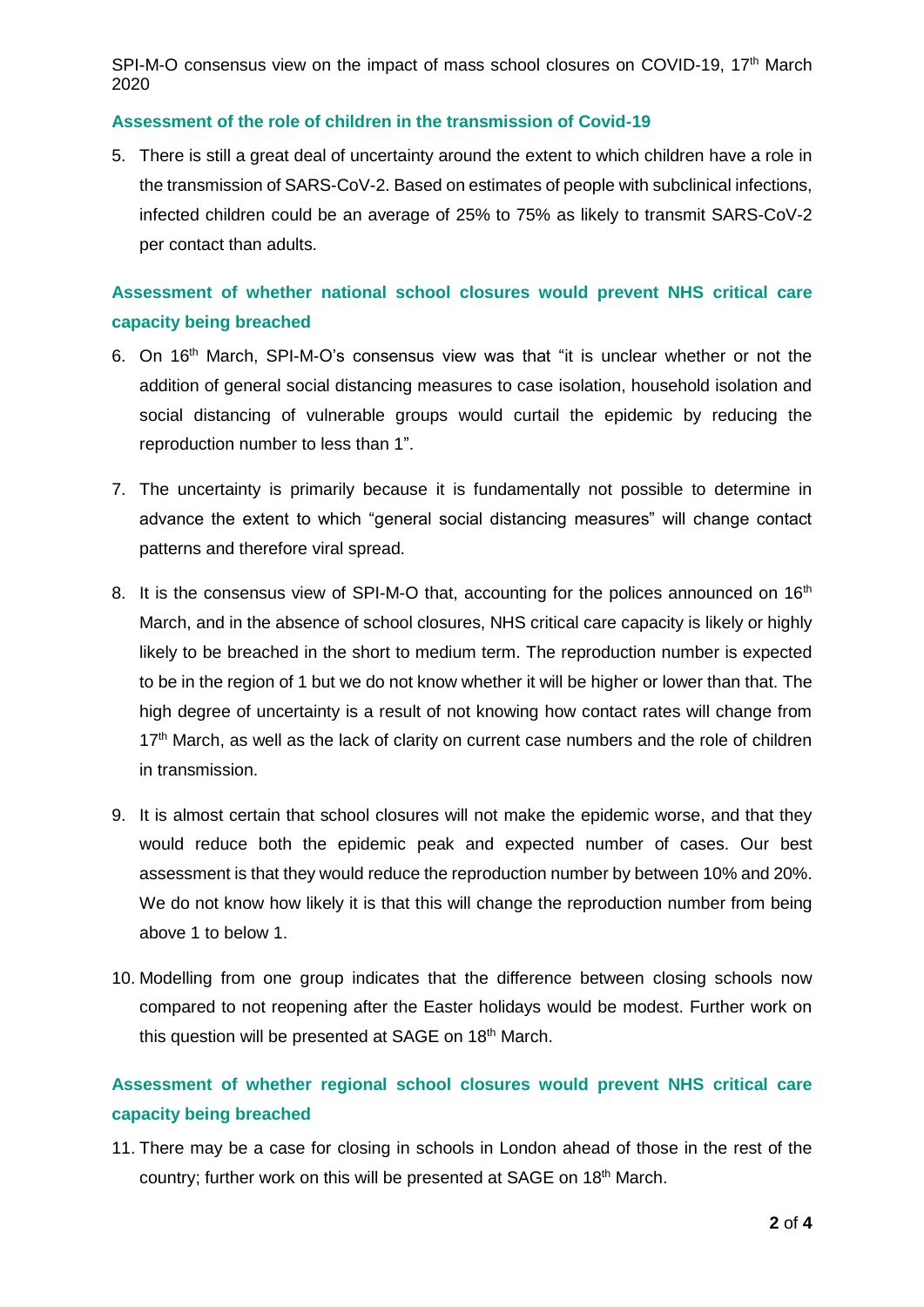SPI-M-O consensus view on the impact of mass school closures on COVID-19, 17<sup>th</sup> March 2020

# **Assessment of the impact of partial school closures would prevent NHS critical care capacity being breached**

- 12. Allowing schools to remain open for a small number of pupils would capture most of the benefit of closing them for the whole population. Given the high levels of uncertainty involved, it would not be meaningful to model the size of this effect.
- 13. Allowing exams to take place in otherwise closed schools would have only a marginal population-level impact on transmission.

### **Assessment of the impact of social distancing within schools**

14. Some countries such as Singapore, have allowed schools to remain open whilst increasing social distancing within them. This is not something which could be meaningfully modelled.

### **Assessment of the impact of children being cared for by other people**

- 15. In the event of school closures, some children may be cared for by older relatives, increasing the risk of transmission to those at higher risk of needing critical care. Although there is an elevated direct personal risk to older people who care for children, it is highly likely that on a population level, the health benefit of school closures would outweigh this disbenefit.
- 16. A rapid literature review by Brooks et al. has shown that whilst school closures do appear to reduce the number of contacts that children have outside the home, such contacts remain common. Were children to congregate in day-care settings during a UK COVID-19 epidemic, the impact of school closures would be lower. Past data are based on short duration closures in different contexts (e.g. different countries, different levels of risk perception). The impact of longer-term closures, different risk perceptions, concurrent interventions and official communication campaigns on patterns of behaviour are likely to be different and cannot be determined by modelling alone.

### **Duration of school closures**

- 17. There will be a lag of around 3-4 weeks between the introduction of school closures and the impact being seen on critical care capacity. This is because there is an average of around 2 weeks between someone being infected with the virus and presenting in critical care, and because the impact of school closures on critical care isn't realised directly by children avoiding infection, but because this means that they do not go on to infect other people.
- 18. School closures would need to last several months to maintain the effect seen.